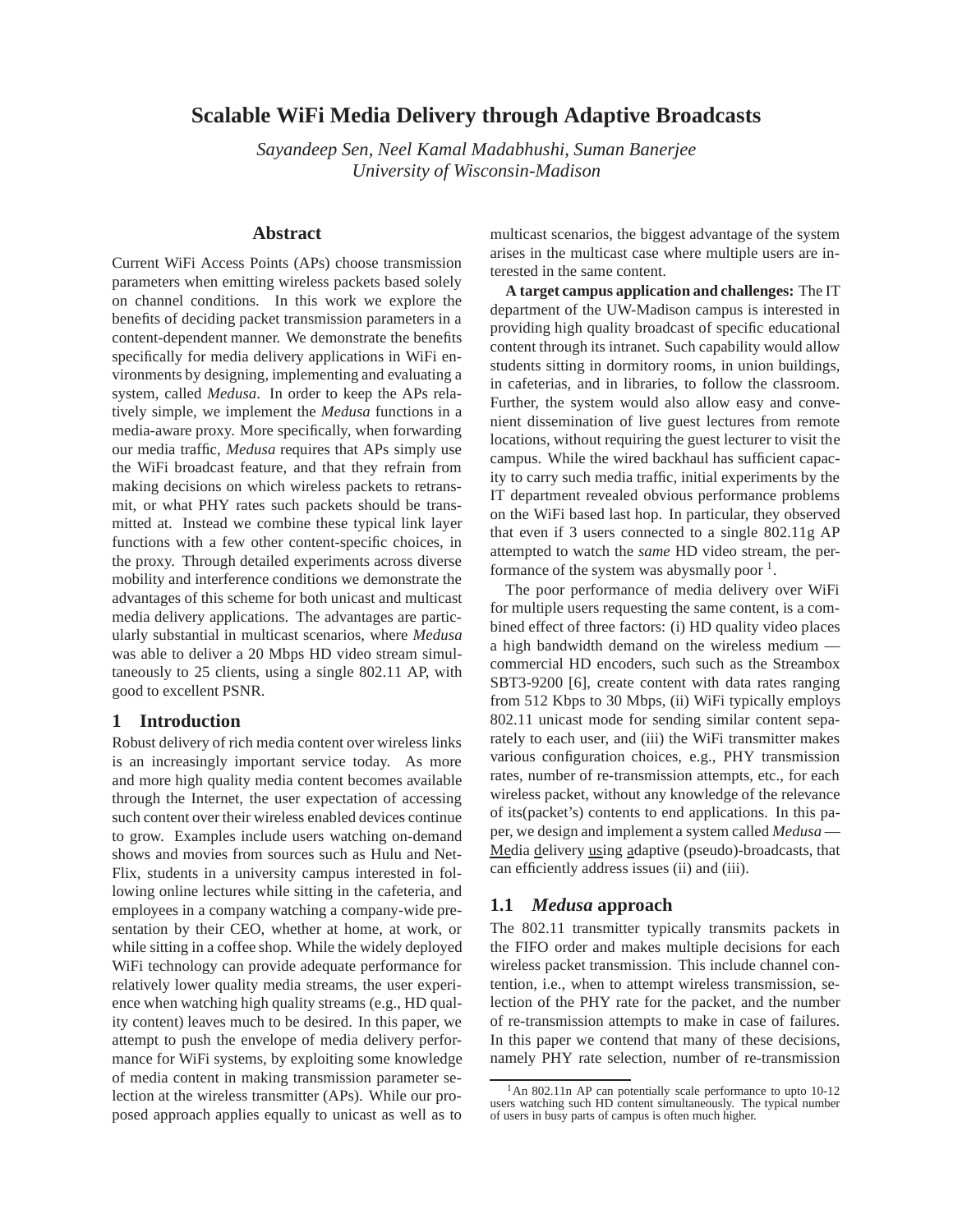attempts for each packet, and the order of packet transmissions, are better made by taking the "value" of the wireless packet to the application into account as well. Let us consider MPEG-encoded [4] video content that consists of I-, P-, and B- video frames. Given that a packet carrying I-bits is more important, the PHY rate of such a packet can be picked more conservatively, than value-unaware rate adaptation algorithms, e.g., SampleRate [8]. This would ensure that the loss probability of packets carrying I-bits are particularly low. Similarly, if the wireless channel capacity is scarce and packet errors are high, then it is more important to devote greater re-transmission effort for packets carrying I-bits, than packets carrying P- and B-bits.

Hence in *Medusa*, we offload these decisions for our media traffic to a media-aware proxy that can interpret the value of the data. More specifically, APs in *Medusa* no longer perform link-layer re-transmissions or PHY rate selections. Instead, the proxy examines the value of each packet to applications, and instructs APs to (re)transmit these packets in a certain order and at specified PHY rate.

Prior work, e.g., Trantor [21], has considered a model in which a centralized controller decides transmission parameters, e.g., PHY rates, transmit power, etc. for different APs and clients in an entire enterprise WLAN. At a high level, our proposal of proxy-based PHY rate selection and re-transmissions may appear similar. However, there is a fundamental difference between the two proposals. Trantor suggests a centralized rate selection in a content-agnostic manner, based solely on potential interferences between different conflicting wireless links. The approach in *Medusa* augments this decision by incorporating knowledge about *value of the packet contents to applications* in deciding the PHY rate of packets, the order in which they should be transmitted, and the number of re-transmission attempts to be made. It also optionally utilizes simple network coding approaches [23] to improve efficiency.

**Unicast vs broadcast vs pseudo-broadcast:** In a scenario where multiple users are requesting the same content (the same media stream, for example), we advocate the use of 802.11 standard's broadcast mode of operation. The choice is motivated by the observation that a 802.11 broadcast packet can be used to communicate content simultaneously to all receivers. This would substantially reduce the load on the wireless medium. However, MAC-layer broadcast packets do not elicit MAClayer acknowledgments from receivers, leaving the transmitter unaware of losses on the wireless channel. This is a problem for any broadcast-based wireless system, as the transmitter can no longer decide which packets require re-transmissions. Further, absence of loss information makes it impossible to determine an appropriate



Figure 1: Schematic of the *Medusa* shared media delivery system.

PHY rate adaptation mechanism. Hence, we incorporate higher layer acknowledgments from the clients to the proxy, that help the latter in making these decisions for the APs in a content-dependent manner.

In a single user scenario, we could use 802.11 unicast transmissions. However, even in such settings, it is possible to exploit ER-style network coding opportunities when transmitting wireless packets [23]. Such network coded packets, by definition, have multiple intended recipients. Broadcast-based 802.11 packets are suitable to facilitate this enhancement as well.

Lack of MAC-layer acknowledgments is problematic, however, for one more link layer decision that has to be taken by the APs — channel contention. Lack of acknowledgments indicating packet losses, prevent APs from inferring how the MAC layer backoff counters should be adjusted. Given the lack of MAC-layer acknowledgments for broadcast packets, the existing methods for channel contention are likely to fail. Hence, we use pseudo-broadcast packets in *Medusa* to communicate all broadcast media content, analogous to what was proposed in COPE to deliver network coded multicast data [18]. In pseudo-broadcast, 802.11 unicast mode is used where one of the receivers is picked at random to be the explicitly stated (unicast) recipient, while other intended recipients simply overhear the packet. MAClayer acknowledgments arrive from the explicit recipient, and backoff parameters can be appropriately adjusted. Note that these MAC-layer acknowledgments are interpreted by the APs solely for the backoff adjustment function, and not used by the proxy to decide PHY rate, transmission order, or eligibility for re-transmission of packets.

*Medusa* **system overview:** Figure 1 shows a schematic of different aspects of the *Medusa* system, including an unchanged media server, a media-aware *Medusa* proxy, and APs and clients with minor softwarelevel changes. The *Medusa* proxy intercepts all IP packets corresponding to various video frames and relays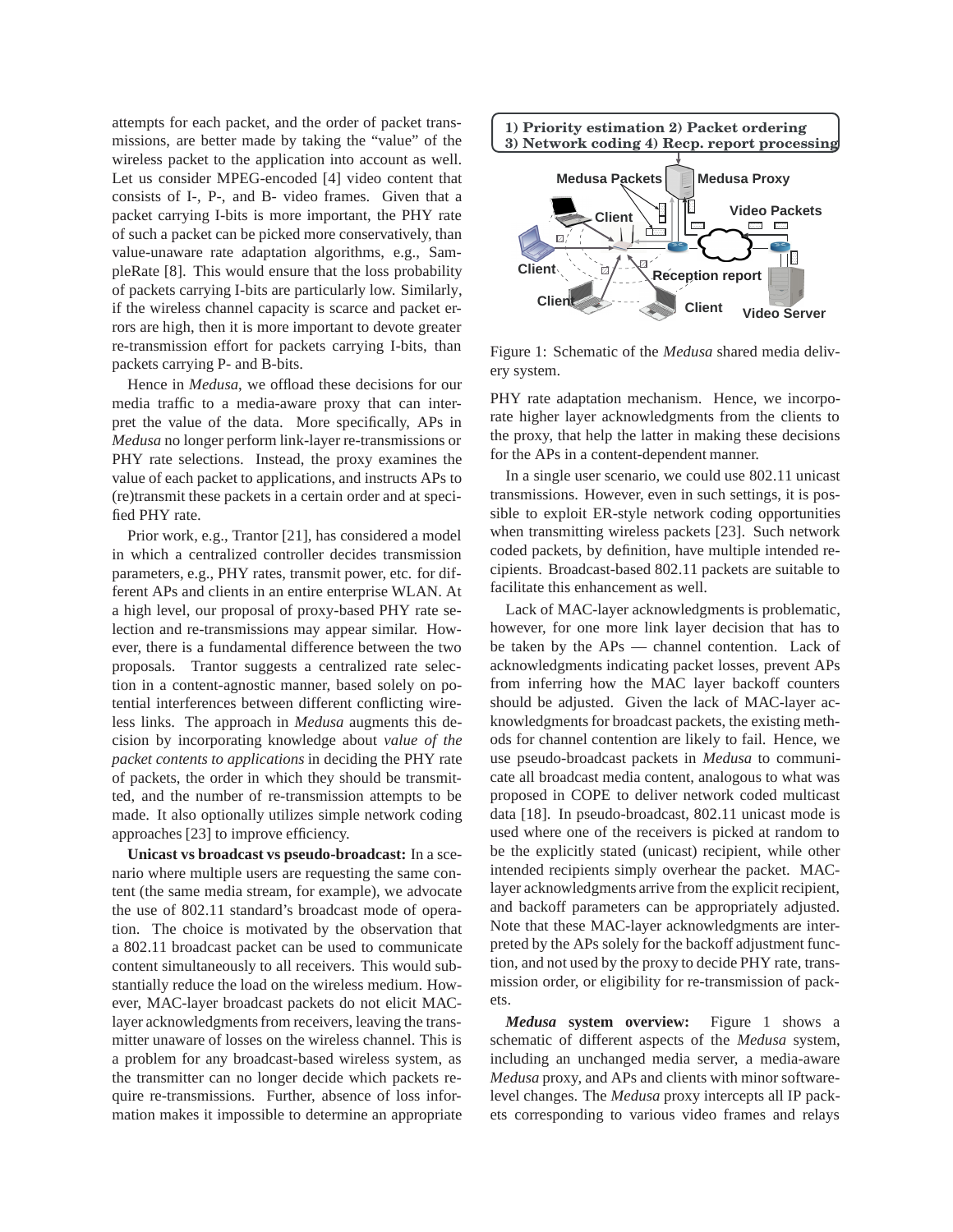them to the AP for transmission. The proxy instructs the AP to use 802.11 pseudo-broadcast for each wireless packet (irrespective of whether it is part of a multicast or a unicast stream) and also informs the AP what specific PHY rate to transmit the packet at. The *Medusa* proxy makes these decisions, using a combination of four mechanisms: *(i) WiFi reception reports:* Each client provides a periodic reception report to the proxy about various wireless packets that it did or did not receive. While analogous to Reception Reports in RTCP [24], the reception reports in *Medusa* differs from those in RTCP in the detailed MAC layer information that is carried in *Medusa* for rate adaptation and re-transmission purposes. *(ii) Estimating the value of a packet to media applications:* Not all packets are of equal importance to receivers. When the wireless channel capacity is scarce, the value of each packet determines the choice of PHY rate and the number of re-transmission attempts to be made to deliver the packet. We use a simple per packet value assignment function at the *Medusa* proxy to determine the priority level of each packet encapsulating a media stream. *(iii) PHY rate adaptation and retransmissions for broadcast packets:* We design a PHY rate adaptation and re-transmission strategy for broadcast wireless packets that cannot depend on MAC-layer acknowledgments. Our rate adaptation scheme is *twopaced.* A conservative baseline PHY rate is identified at a slow timescale, and an individual PHY rate for each packet is chosen subsequently using an algorithm called *Inflate-Deflate. (iv) Packet order selection and network coded re-transmissions:* We modify the ordering of media packets from traditional FIFO, especially when the channel quality is poor. Under bad channel conditions, it is beneficial to prioritize packet transmission based on packet "value". This would increase the probability of successful reception of important packets. Further, the transmission order is also selected such that there are proxy-initiated re-transmission opportunities for the more important packets. During re-transmissions, we also leverage the gains of ER-style network coding.

**Key contributions:** Summarizing, the key contributions of this work is two-fold:

(i) We propose an intuitive design of a pseudobroadcast based WiFi system for media delivery at high video rates. The design incorporates various aspects of rate adaptation, re-transmission, and packet priorities, coupled with higher-layer feedback.

(ii) We integrate all of these ideas together into a functional *Medusa* system and present detailed evaluation of this system. Our results show that *Medusa* provides robust, high-bandwidth (upto 20 Mbps), HD quality media delivery to tens of co-located WiFi users interested in the same content, all sharing the same WiFi AP, across a range of channel conditions and mobility scenarios. Our technique is applicable to unicast media delivery scenarios as well.

# **2** *Medusa* **design overview**

We describe the design of *Medusa* by using the example of MPEG4-encoded [4] video delivery over wireless. In MPEG4 the video content is partitioned in an independently decodable sequence of pictures, called Group of Pictures (GOP). Each GOP has frames of three different types: I, P and B. Each frame, in turn are broken down into multiple packets which are then transmitted over wireless channel.

At the receiver, the I frames can be correctly decoded, as long as all constituent packets are received. For decoding P packets, the successful reception of previous I or P frame in sequence is also necessary. Finally, to decode a B frame, the previous as well as the next I or P frame in sequence are needed. Put another way, an I frame does not depend on any other frame, while P frames depend on another frame and B frames depend on two other frames.

As described, *Medusa* involves an unchanged media server, a media-aware proxy, and APs and clients, with small software modification. The only change in the AP is to create a single functionality — for each packet forwarded by the proxy to the AP, the proxy should be able to specify the PHY rate of transmission. The AP simply accepts each such packet (which can be an original packet, a previously transmitted packet, or a network coded packet) and transmits them using the pseudobroadcast mode using the PHY rate specified by the proxy. The AP continues to perform back-off decisions independently based on MAC-layer acknowledgments received for its pseudo-broadcasts. The client is modified to incorporate WiFi reception reports targeted to the proxy. These reception reports include a higher layer acknowledgment (ACK) bitmap, and is sent infrequently by the clients, roughly once every 100 packets or 100 ms. Since the proxy knows the PHY rates at which different packets were transmitted, it can use these reception reports to infer packet losses observed by different clients at different PHY rates.

Based on this simple setup, the design problem of *Medusa* can be stated as,

*For a set of* k *video packets (including both original packets and packets that need re-transmissions), determine the order of transmission and PHY rates for the packets, and pass this information along with the packets to the APs. Further, determine whether some of these packets should be network coded, and whether some of them should be discarded.*

We present a particular solution to the above problem in the rest of this section that exploits knowledge of the value of each packet to applications.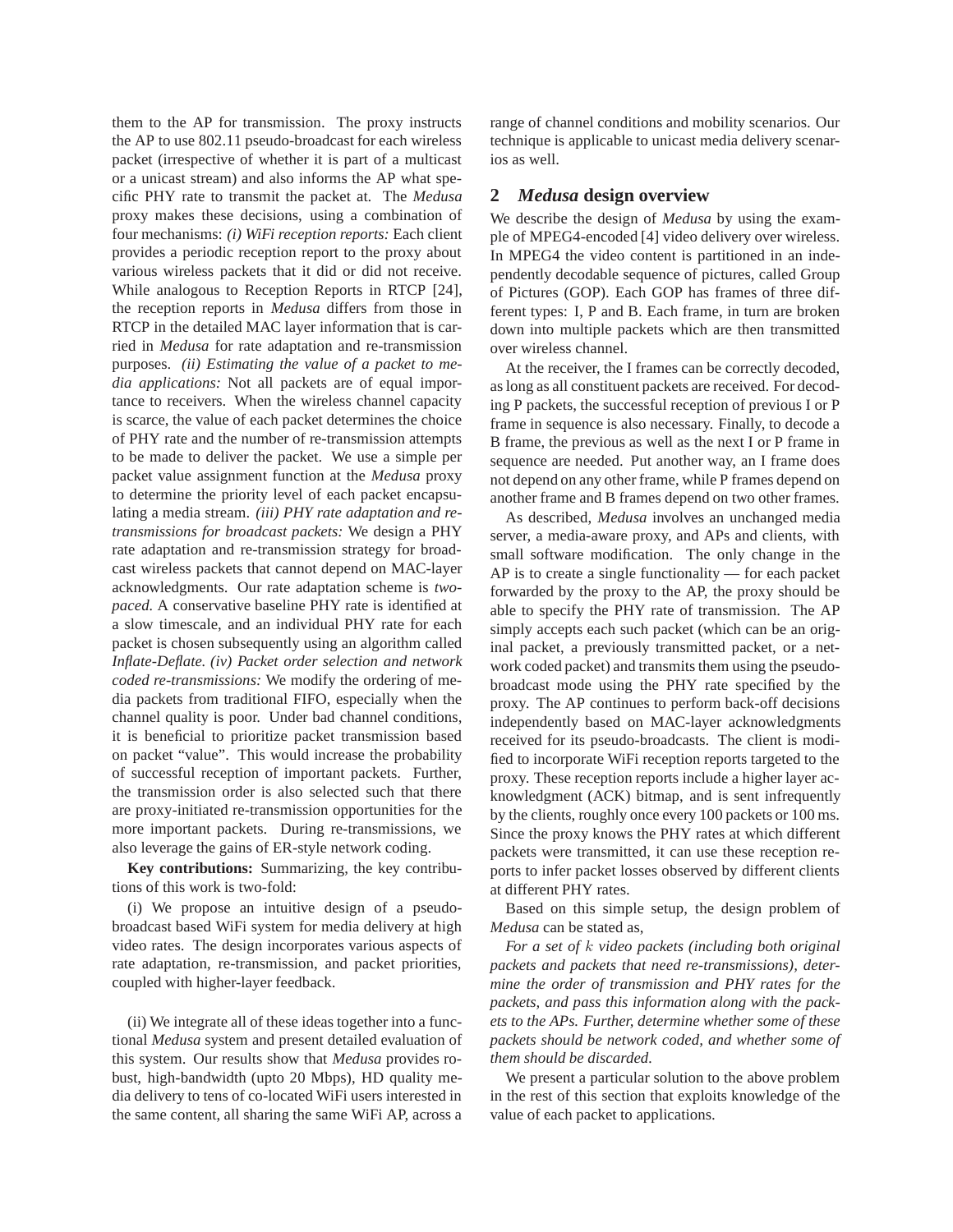While we describe our scheme for MPEG4 video, our approach generalizes to any other media encoding, where the content is structured in layers, and there are different levels of priority (value) for each layer.

# **2.1 Determining value of packets**

As mentioned above successful decoding of video frames might need reception of other video frames. Hence, all else being equal, the value of each video packet depends on how many other packets (or bytes) depend on this packet for correct decoding of various video frames. Naturally, I-frame packets become more important than P- or B-frame packets. The value of video packets is also influenced by its impending playback deadline and that of other dependent video frames. Packets for video frames that are approaching display deadline are more important. Finally, given that many packets are relevant to more than one client (true for original and re-transmitted and network coded packets), the value of a packet should also grow with the number of intended recipients.

Previous research on video encoding for streaming [9, 12, 19, 26] has proposed LP based techniques for determining the priority of video frames. Such techniques typically utilize a directed acyclic graph (DAG) of video frame dependencies along with a (empirical/theoretical) channel error model to determine relative value for frames.

While such sophisticated designs of packet value can certainly be used, in this paper we consider a relatively easy to compute function to determine packet value to applications that illustrates its usefulness in making rate adaptation, re-transmission, packet ordering, and network coding decisions based on the worth of packet contents.

In our scheme, we assign a weight,  $X$ , to each video frame, based on how many bytes the frame can help decode (including itself). This weight is given to all constituent packets of this frame. Our media-aware proxy knows the video encoding process, and can calculate X by buffering and observing packets corresponding to each GOP before making transmission decisions. We next assign a weight, C, proportional to the number of intended recipients of each packet. Finally, we assign a third weight, D, based on the delay until the display deadline of this frame. We normalize all these weights to the same scale, and assign the value of the packet to be the product of these normalized weights, thus,

Value =  $\bar{X} \times \bar{C}/\bar{D}$ .

## **2.2 Determining a base PHY rate**

Our PHY rate selection process is two paced. Initially, we compute a conservative PHY rate for all the packets. If channel capacity is abundant, all packets will simply be transmitted at this rate to enhance the possibility of successful reception. However, if the channel is error prone, then some of these rates will be updated, as described in Section 2.3. The timescale for adapting base PHY rate depends on the reception report frequency of clients (roughly every 100 ms in our current implementation).

We pick the highest PHY rate such that the expected error probability of the packets at all clients would be below a certain threshold (set to a low value) as the base PHY rate. By retaining PHY rate information for all transmitted packets, the proxy, on receiving ACK bitmaps from client, can infer the necessary error rates. In case statistics for certain PHY rates are missing (possibly because no packets are sent at these rates), standard interpolation techniques can be used to estimate the expected error rates.

An important distinction of our broadcast rate assignment from typical 802.11 unicast rate assignment algorithms( [8, 30]) is that, it does not favor a higher rate to merely increase the channel utilization. Instead it tries to ensure high reception probability across multiple broadcast receivers (who might have diverse channel conditions).

Another distinction of *Medusa* rate adaptation from unicast stems from inability of *Medusa* to adapt quickly to changed network conditions, due to delayed ACKs. This can result in *Medusa* persisting at high data rate even when channel quality has deteriorated resulting in high errors. To ensure that such a situation does not occur, we update the error characteristic of the PHY rates with a EWMA function with heavy weight on history(thus preventing it from reacting to transient fades of the channel).

Transmitting packets at base PHY rate ensures that the packets have a good likelihood of successful reception. However, if the base rate of the system is too low (say, due to presence of clients with bad channel quality) which limits successful transmission of all video packets before their respective deadlines. Under such circumstances, we selectively increase the transmit rate of different packets in a certain order as described next.

# **2.3 Packet order and actual PHY rate**

The problem of deciding the video packet schedule while maximizing the delivered quality across a group of users is known to be NP-complete [12]. Hence, we use a heuristic algorithm for packet ordering. We now describe our mechanism to determine the transmission order and PHY rate of packets, using an algorithm, we call *Inflate-Deflate.* The heuristic schedules a batch of packets in each round. For ease of exposition we assume the presence of a virtual timeline and our goal is to place packets on this timeline and determine their PHY rate. Placing the packets at a given timeslot signifies *schedul-*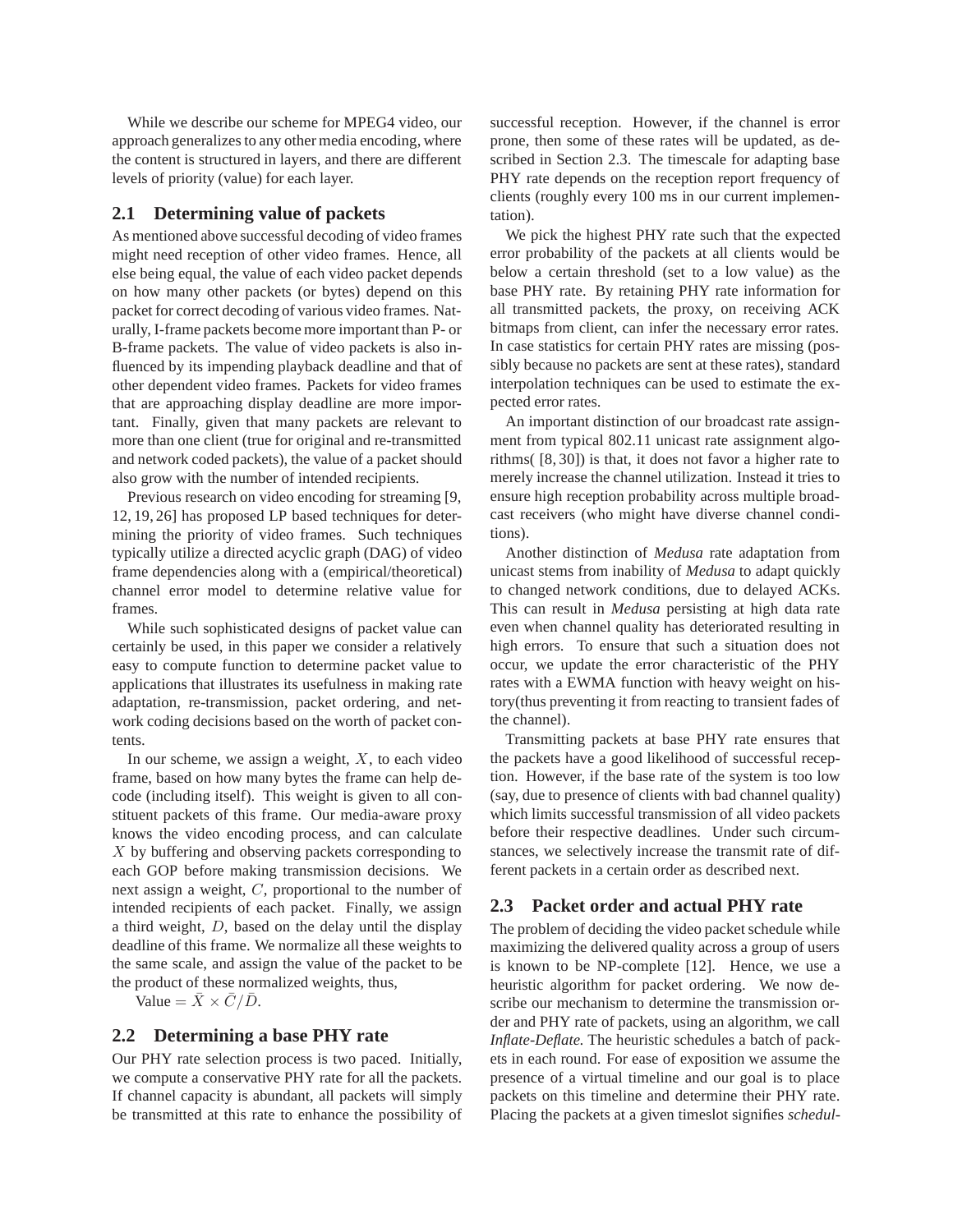

(e) D and E deflated to let F be inflated

Figure 2: Packet ordering and final rate assignment carried out by *Medusa*.

*ing* the transmission of the packet at that instant. Packets (including retransmission candidates) are added onto the timeline in the decreasing order of packet value (as calculated in Section 2.1), i.e., higher valued packets are placed first, and lower valued packets later.

We describe our algorithm for ordering packets next and illustrate it with a toy example. We consider  $A, B, C, D, E, F$  and G as the seven packets which need to be transmitted (Figure 2). The width of a packet signifies the time required to transmit the packet at its base PHY rate. Initially we try to place each packet at its *ideal* timeslot — a time by which it needs to be transmitted so that it can be re-transmitted multiple times in case of consecutive losses. Also, the latest timeslot at which a packet can be placed is when it just makes its playback deadline for the slowest client, called the *deadline slot* for the packet. The reason for not placing a packet at the earliest available slot, is to ensure that packets which have lower value but have an earlier deadline than the more important packets still get a chance to be scheduled. When the current time is past a packet's deadline slot, and it is not required for decoding any other packet at any receiver, the packet can be discarded. We now walk through the example of how different packets get placed on the scheduling timeline using the following cases.

**Case-I (Sufficient time is available to schedule all packets at ideal time-slot):** This scenario is depicted in Figure 2(a). Here, packets  $A, B$ , and C are scheduled at their ideal timeslot. Also, the packets are assigned their base rates.

**Case-II (Ideal slot occupied by a higher valued packet):** Under realistic settings, contention from other traffic sources and the necessity to retransmit different packets would mean that scheduling all packets at their ideal slot might not be possible. We depict such a situation in Figure 2(b), in this case scheduling packet  $D$ at its ideal slot would lead to an overlap with packet C. We mandate that the packet with the lower value be the one which gets moved around. We find a best fit timeslot in the schedule for the lower valued packet  $D$ . Note by considering packets in order of their value implies that only the current packet needs to be moved.

**Case-III (No slots left at current PHY rate):** In extreme case, we might be unable to find a big enough time slot for a packet, for example in Figure 2(c) we are unable to find a timeslot big enough to fit packet  $F$  at its base rate, before its deadline. In such a case, we increase the data-rate of the packet, we call this operation *Deflate* as it results in shortening the packet dimensions on the transmission timeline. For example, we were able to fit F on the timeline after deflating operation. In this operation, we keep trying to find a best-fit timeslot for the packet by increasing its rate. This process continues till we find a slot to fit the packet, or we exhaust all rates without being able to fit the packet on the timeline. This would imply the inability to schedule the packet in the current round. We show this in Figure 2(d). Packet  $G$ could not be placed in the timeline even at the highest PHY rate and hence, had to be left out from current iteration.

**Case-IV (Compensating for rate optimization):** Packets with only a few intended recipients(say, ones with bad channel quality) would have lower value. Thus, such packets would potentially be transmitted at higher rates. This might lead to drastic degradation in received video at clients with bad channel quality. To remedy this, we carry out a round of rate re-assignment before sending out the packets. We call this operation *Inflate* as it decreases the rate of some packets, thus, increasing their size on the transmission timeline. Note that the inflate process does not increase the size of the timeline itself. Inflating is carried out by going through the list of active clients and calculating the expected distortion in video quality, they would suffer if the packets are sent out according to current plan. In case the expected quality of a client falls below a certain minimum threshold, we find out the packet which can increase the expected quality of reception the most and we decrease the rate of transmission of the packet. We then try and compensate by deflating a few other packets which would minimally decrease the quality of video at clients. This process is illustrated in Figure 2(e). In this example packet  $F$  is deemed a valuable packet for a client with poor channel quality and hence, its rate is reduced, while the transmission rates of D and E are increased as a compensation.

Note that *Inflate*, might lead to overall reduction in quality of video received over all clients. We keep it in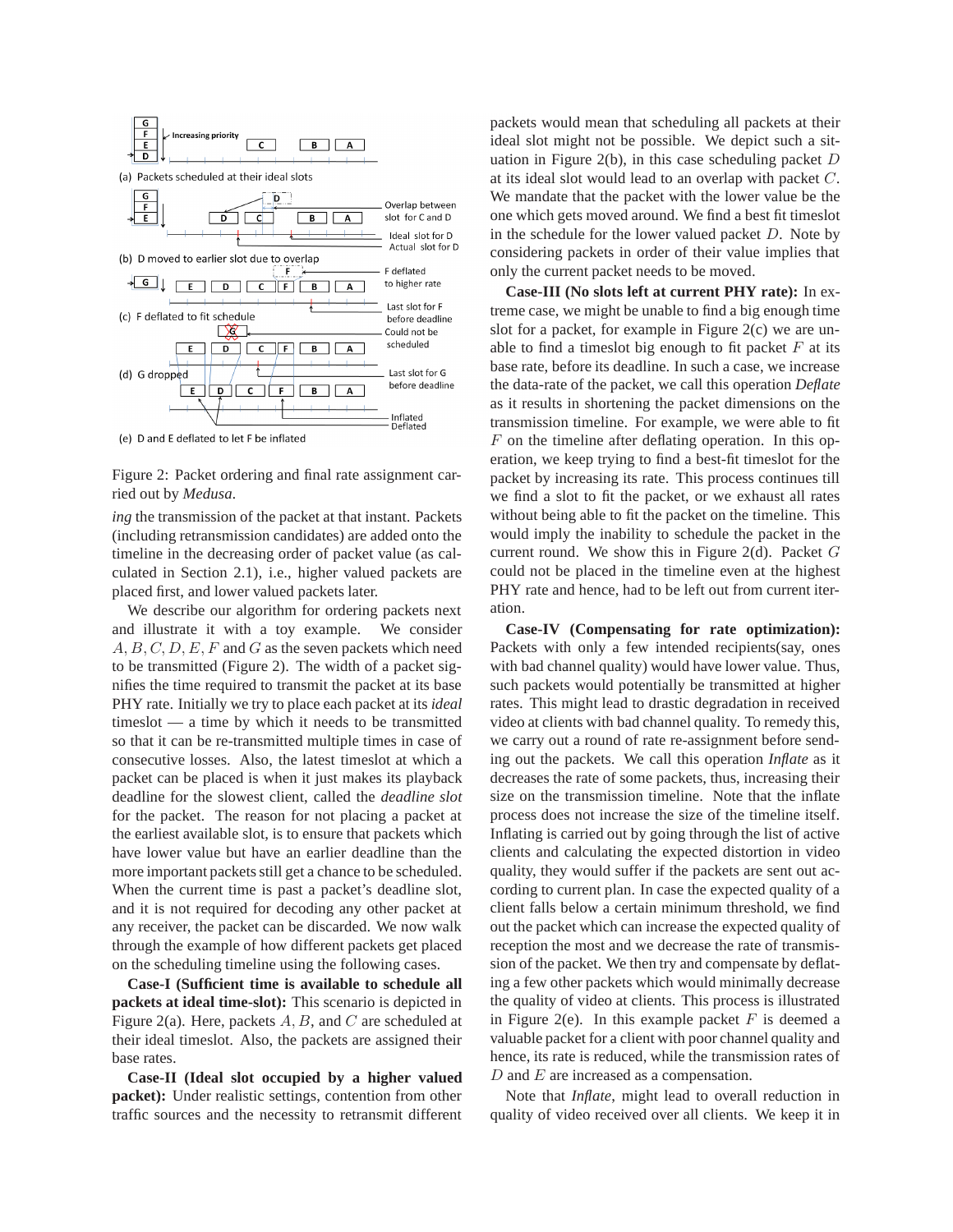order to ensure that a minimal quality of video is served to each client.

We would like to note that once this order has been determined, *we do not delay the transmission of packets until the scheduled timeslot*. Instead the packets are sent out at the next transmission opportunity. This ensures that we get even more opportunities to retransmit the packets before its deadline expires. The virtual timeline and time slots are, thus, used only to determine the order of transmissions and the corresponding rates.

An interesting aspect of the PHY rate selection using Inflate-Deflate is that many packets can get transmitted at distinct rates based on the rate assignment algorithm. As a consequence, the proxy can get feedback on a large range of PHY rates from the clients, without having to explicitly raise the base PHY rate. This is another difference between the rate adaptation and error rate estimation technique employed by *Medusa* from unicast rate adaptation techniques such as SampleRate [8].

## **2.4 Re-transmission planning**

We discuss the three inter-related components of retransmission planning next.

**Timeout estimation:** A key issue in planning for retransmissions is to determine the timeouts accurately under-estimating would lead to redundant packet transmission, while over-estimation would lead to video packets missing their playback deadline. Since each client reception report acknowledges a block of packets, we have to adjust the round trip time and the timeout calculations, to account for additional delays incurred in clients. We adopt a TCP-like Exponentially Weighted Moving Average (EWMA) mechanism for RTT estimation, which takes into account this change. Furthermore, we re-compute the value for all packets that become eligible for re-transmissions, and use this new value to determine the packet transmission ordering and PHY rate.

**Network coded re-transmissions:** As packet errors at different locations occur independently, multiple clients would potentially (not) receive different packets from a set of consecutive transmissions. This allows us to deploy a simple XOR-based coding [23] of packets to be re-transmitted, to further optimize channel utilization. In our system, we XOR-code a group of packets, only if they satisfy the following rule: *Out of a set of packets to be re-transmitted, if a subset of packets can be found such that each intended recipient of a specific packet has received all other packets in the subset , then the subset can be network coded.* Such coding opportunities occur frequently in the proxy, as MAC-layer re-transmissions are not used in *Medusa* . The algorithm for network coded re-transmissions is shown in Algorithm 2.1.

A key decision in our design is to determine the set of packets to be coded after the packet order has been

### **Algorithm 2.1:** NETCODE(P)

**INPUT** P: set of coding candidates, arranged in decreasing order of packet values Coding\_set: Set of packets to be coded  $P_i$ .*client\_set*: Set of clients interested in  $P_i$ **OUTPUT** S: set of coded packets **for each**  $P_i \in \mathcal{P}$ **do** Coding  $set \leftarrow \phi$ **for each**  $P_j \in \mathcal{P}, j > i$ **do**  $\left\{\begin{matrix} \text{if } is \text{.coding\_worthy}(P_j, Coding\_set) = \text{true} \\ \text{then } Col^{\text{line}}_i \text{.est} + P \end{matrix}\right\}$ **then**  $Coding\_set \leftarrow P_j$ **if** Coding set  $\neq \phi$ then  $\{$  $X \leftarrow make\_code\_packet(P_i, Coding\_set)$  $\mathcal{L}$  $X_rate \leftarrow P_i_rate$  $S \leftarrow X$ **else**  $S \leftarrow P_i$ **return**  $(S)$ **procedure** IS\_CODING\_WORTHY $(P_i, Coding\_set)$ **for each**  $C_i \in Coding\_set$ **do**  $\begin{cases} \text{if } P_j \text{. client\_set} \cap C_i \text{. client\_set} \neq \phi \\ \text{do } \text{notturn} \text{. false} \end{cases}$ **do return** ( **false** ) **return** ( **true** )

decided. This is done to keep the packet ordering algorithm simple, as otherwise the algorithm would have to deal with coded packets (with multiple constituent packets of different values), while deciding the sending order and rate. A coded packet is always transmitted with the intended PHY rate of the first packet in the set. This ensures that the probability of error in receiving the first packet at its intended receivers is not hampered, while opportunistically delivering other packets in the coded set to their respective clients. At the client side all received packets (natively or from network coded packets) packets are maintained till their deadline expires. This is done to ensure that packets coded with previously received packets can be recovered. The client sends back acknowledgment for packets which are successfully decoded as part of reception reports.

**Delayed Packet discard:** The deadline for packet delivery shifts over the duration of a streaming session. We initially set it to the playback deadline of the frame, which is calculated using the following formula,

$$
Deadline = \frac{Frame_{\text{seqno}}}{Frame \text{ Rate}} + Playback \text{ buffer size} + \delta,
$$

where, the deadline is number of seconds from the transmission time of the first video frame, Frameseqno is the sequence number of the frame. Frame Rate is the number of frames that the video player needs to display in a second. Playback buffer size is the amount of time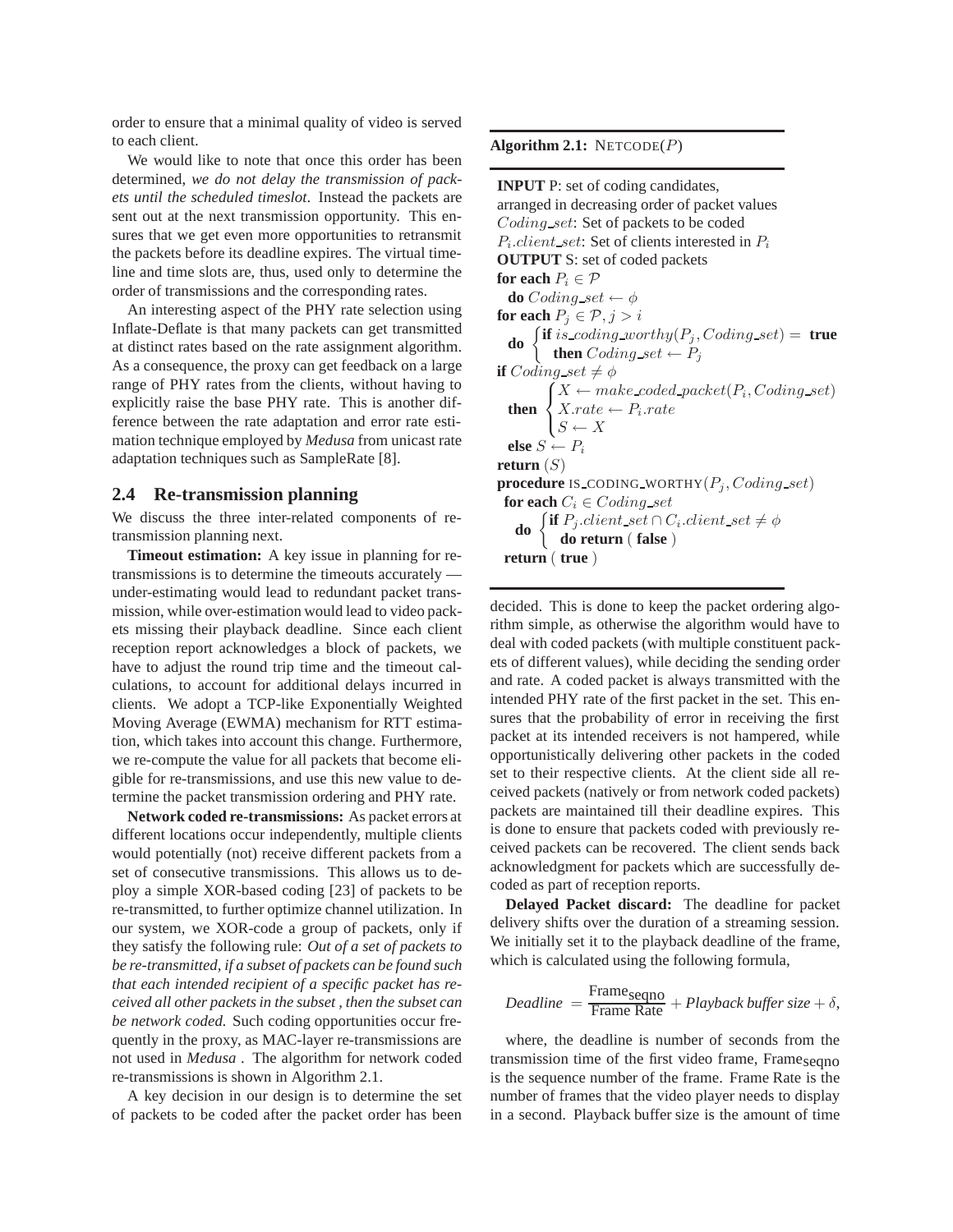(in seconds) that the receiver can store the video before it needs to start decoding the frames. And,  $\delta$  is a small time constant added to account for initial frame delay.

Once the playback deadline of a packet expires, we reset the deadline for delivering its constituent packets to that of the next frame which depends on the successful reception of the packet for decoding. This goes on until the packet is delivered to all clients, or the deadlines of all the frames which depend on the current packet have expired. We drop the packet from our system at that instant.

Similarly, at client, we discard a packet only if its playback deadline has expired and the packet is not useful for decoding any other frame.

# **3 Putting it all together**

We have implemented the *Medusa* proxy and client. The implementation consists of about 3.5K lines of C code. We stream video using the Evalvid tools package [1]. We modified Evalvid to provide information about dependency structure of video frames, frame type of the generated packet and the deadline of the packet. The *Medusa* proxy runs as an application level process. We modified the MadWiFi driver to carry out per-packet rate assignment. Per packet rate assignment is achieved by specifying the target rate in a header of the video packet and then extracting it out of the packet inside the AP's driver.

At the client, the *Medusa* module keeps information regarding number of packets received and the channel quality. The module passes the received video packets to video playback software such as VLC [7] and MPlayer [5], for displaying. It also keeps a copy of received packets, till the expiry of their deadline for decoding other packets.

# **4 Evaluation**

To study the performance of *Medusa* we have experimented with upto 25 users that are associated to a single AP(operating in 802.11g mode) and attempting to receive HD quality video from the *Medusa* proxy. Our setup consists of 30 laptops with Atheros wireless driver running Linux operating system.

**Wireless conditions:** The experiments were done on a university building floor. We broadly classify our wireless environment into three types: (i) *Low-loss* environment - corresponding to specific client locations where the packet error rates were 5% or less; (ii) *Medium-loss* environment - corresponding to locations where packet error rates were in the range of 5-15%; and (iii) *High-loss* environment - corresponding to locations where packet error rates were in excess of 15%. For the set of experiments reported, an experiment location did not shift from one to another in the course of experiment.

| <b>MOS Rating of video quality</b> | <b>PSNR</b> range |
|------------------------------------|-------------------|
| Excellent                          | > 37              |
| Good                               | 31-37             |
| Fair                               | $25 - 31$         |
| Poor                               | $20 - 25$         |
| Bad                                | < 20              |

Table 1: Table mapping the MOS based user perception of video quality to the PSNR range

**Video setup:** We experimented with different video clips, in this paper we present results for the Mobile calender video clip [3] replayed back to back to run for 2 minutes. The video was encoded at rates of 5, 10, 15 and 20 Mbps using FFmpeg [2] tool with H264 codec. We have repeated each experiment for 20 runs. For our experiments, we used a fixed playback buffer of 10 seconds at clients. We intend to evaluate the benefits of adaptively modifying the playback buffer size in future.

**Metrics:** We compare the performance of different schemes in terms of Peak Signal-to-Noise Ratio (PSNR), jitter, and overall network load imparted.

*PSNR:* Is a standard metric for measuring the relative quality of video streams [13,20]. The PSNR of a video is well correlated with the perceived quality of video experienced by the user. The relationship between user perception expressed in Mean Opinion Score (MOS)and the PSNR range were detailed in [17, 22] and are summarized in Table 1.

*Jitter:* We measure the Instantaneous Packet Delay Variation(IPDV) [14] of received packets as a measure of jitter of the delivered video stream. This metric complements the PSNR metric which is oblivious to the delay and jitter of the delivered video, as it assumes the presence of an infinite playback buffer. High jitter value signifies a bad performance.

*Network load:* We measure the load placed on the network by different schemes in terms of the a) number of packets transmitted in air and also in terms of amount of air-time occupied by the packets sent by different schemes.

**Compared schemes:** We compare the performance of *Medusa* to the following alternate schemes.

*BDCST*: This scheme uses WiFi broadcast to transmit packets. However, unlike normal WiFi broadcast, the PHY rate is chosen to maximize the video PSNR performance averaged across all clients. The PHY rate is selected by sending about 30 seconds of traffic at different rates.

*UCAST-INDIV*: In this scheme we send the video stream to each client using isolated WiFi unicast, in sequence. For example, if there are two clients, we first send the entire video to client 1 and then the same video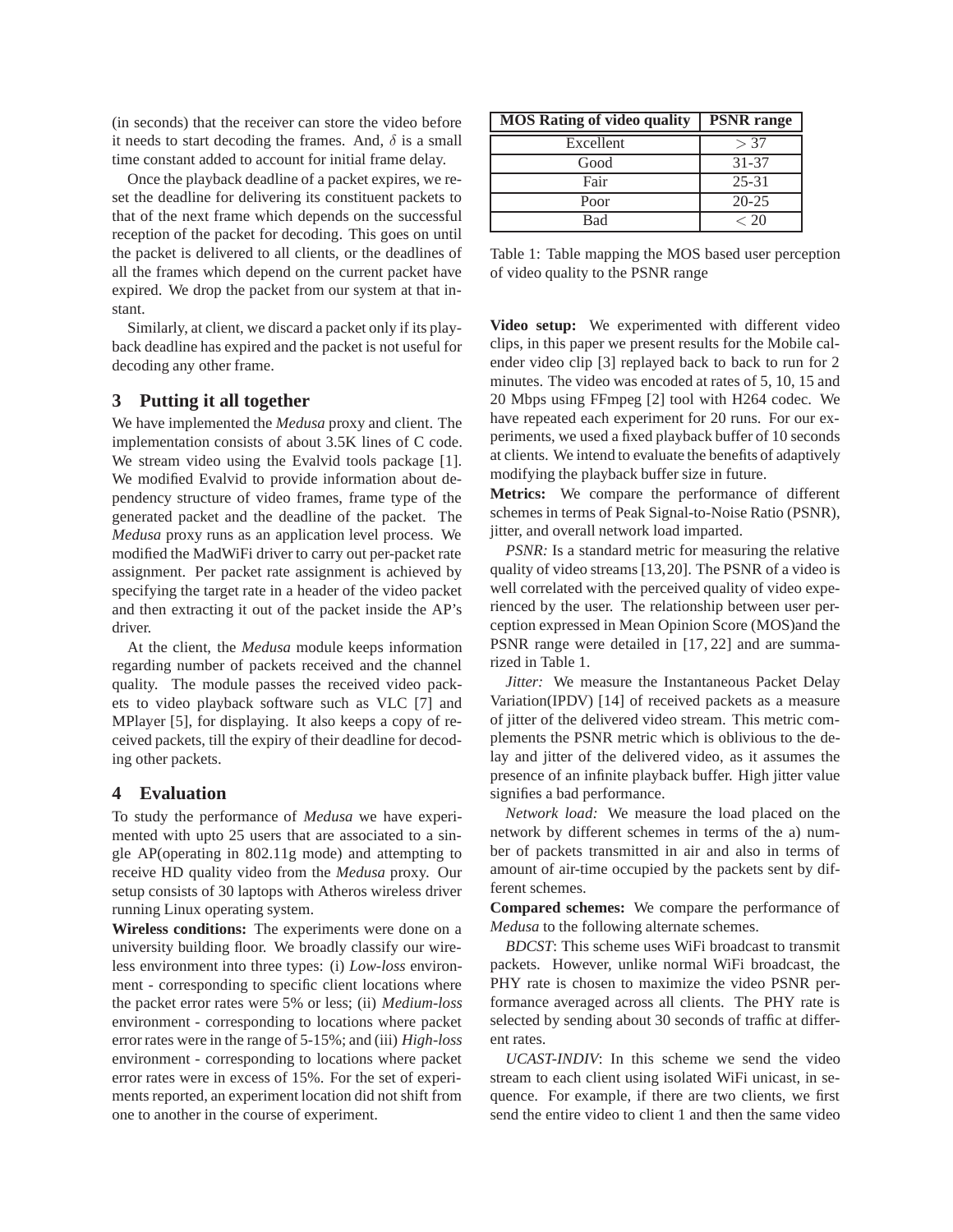

Figure 3: Plot showing the average per client PSNR of different scheme when serving 25 clients with a 20 Mbps video stream, under medium loss conditions. The mean and the variance (errorbars) are shown.

separately to client 2 using WiFi unicast. This scheme gives a quality bound for *Medusa*.

*UCAST-SIMUL*: In this scheme we send the video traffic to all the clients simultaneously using normal WiFi unicast with SampleRate rate adaptation. This is the traditional method for wireless data delivery.

Note that in all of these alternate schemes described above, there is no proxy and the APs and clients are unmodified, i.e., the APs take PHY rate adaptation and packet re-transmission decisions, while clients do not need to send out reception reports.

To evaluate *Medusa* we first look at the overall system performance in the multicast (Section 4.1) and the unicast (Section 4.2) cases. We then look at contribution of various *Medusa* components to the overall performance in Section 4.3. Specifically, we investigate benefits of rate adaptation in Section 4.3.1 and the performance benefits due to retransmissions in Section 4.3.2.

### **4.1 Overall performance (multicast)**

We begin by evaluating the performance of the *Medusa* system in terms of its scalability for multicast traffic scenarios. We do so by — increasing number of clients and increasing video rates.

**Scalability in the number of clients:** We compare how different schemes can support HD video delivery to a large number of co-located WiFi clients. Figure 3 shows the performance of a highly loaded system with 25 clients (all receiving the same 20 Mbps video stream) at medium loss locations. We find that *Medusa* performs close to *UCAST-INDIV* (difference of 3-4 dB with 25 clients) with increasing client count, and is significantly superior to all other schemes.

Also, we find that there is a graceful degradation in *Medusa* performance when the number of clients is increased from 1 to 25. But even with 25 clients, the average PSNR value is around 37 while BDCST performance is around 27 (a 10 dB difference). The gradual degradation in performance of *BDCST* is because of the almost similar nature of errors experienced at each client(10- 15% packet error).

The performance of *UCAST-SIMUL* suffers as 802.11a/g technology cannot support more than 2 streams with 20 Mbps rate $(20 + 20 = 40$  Mbps net load).

**Scalability in video rate:** We fix the number of clients to 10 and evaluate how the performance scales with increasing video rate — from 1 Mbps to 20 Mbps. We show the results separately for clients in good, medium and bad channel conditions in Figures  $4(a)$ , (b) and (c) respectively.

For good channel condition we observe that *UCAST-SIMUL* quickly degrades in performance with increase in video rates. Even at 5 Mbps (where the aggregate load is expected to be  $5 \times 10$  Mbps = 50 Mbps), a lot of packet losses and buffer underflows occur. *BDCST* performs better and provides a more gradual performance degradation across the different rates. However, *Medusa* outperforms both and performs identical to *UCAST-INDIV*.

With worsening channel condition as shown in Figure 4(c) the performance of all schemes suffered. An interesting observation is that *the performance of* UCAST-INDIV *became worse than* Medusa as the traffic load (video rate) increased above 15 Mbps. This is due to "head-of-line" blocking in AP wireless NICs in the *UCAST-INDIV* case. Essentially, when various P- or Bpackets are encountering losses, the AP spent significant effort in re-transmitting these packets, while more important I-packets waited behind. The lack of knowledge about the value of different packets, prevented the AP from devoting an appropriate amount of re-transmission effort for more important packets. *Medusa* explicitly addresses this problem and hence, led to improved performance.

#### **4.1.1 Jitter variation of** *Medusa*

We present the results for Jitter(measured as IPDV) in Figure 5. The experiment involved 10 users. Jitter increases with an increase in the number of clients, for all the schemes. However, the jitter of *Medusa* is significantly lower than both *BDCST* and *UCAST-SIMUL*. The jitter of *UCAST-SIMUL* increases exponentially with the number of clients. This can be attributed to the fact that with increasing number of clients the amount of data necessary to be transmitted becomes more than the network capacity. This results in a cascade of video packet drops in AP buffers and missing of deadlines. The jitter for *BDCST* also grows with the number of clients, as the number of candidates who can loose packets has also increased. Also, we note that the slope of increasing jit-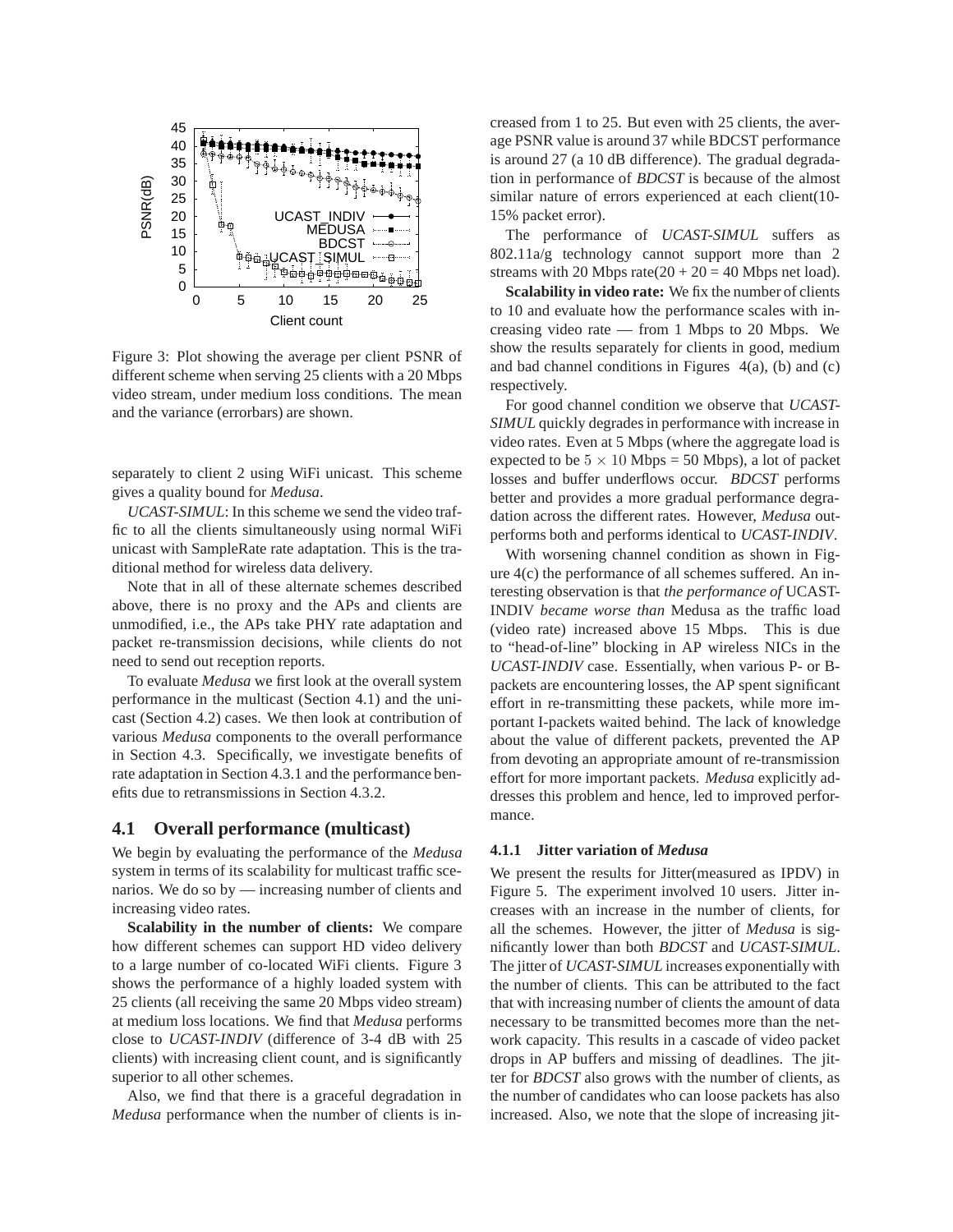

Figure 4: Average PSNR for 10 clients averaged over 20 runs as a function of the video rate under varying channel conditions.



Figure 5: Average jitter experienced by 10 clients under medium channel conditions for 20 runs.

ter for *Medusa* is lower than that of *BDCST*, signifying a more gradual increase.

#### **4.1.2 Induced network load**

Apart from providing video quality commensurate with each user's channel quality, a good video multicast system should induce minimal additional network load. We compare the network load imparted by *BDCST*, *UCAST-INDIV* and *Medusa* in Table 2. We calculate the additional load placed in terms of the amount of airtime occupied by the packets (product of data-rate and packet size) which were transmitted using the different schemes. The results are normalized by the amount of airtime taken by *BDCST*. Table 2 shows that *Medusa* has an overhead of 4% for good channel conditions, which goes up to 30% under bad channel conditions. This overhead is to compensate for the 1-5% of errors that occur in good channel conditions. The channel induced losses go upto 15%- 25% when the channel conditions are bad in our settings, forcing *Medusa* to inject an extra 30% traffic into the network. Hence, *Medusa* does not place unecessarily high traffic load over the network.

| Channel |              |                    |        |
|---------|--------------|--------------------|--------|
| Cond.   | <b>BDCST</b> | <b>UCAST-INDIV</b> | Medusa |
| Good    |              | 10.12              | 1.04   |
| Medium  |              | 10.26              | 1.1    |
| Bad     |              | 11.40              | 1.3    |

Table 2: Airtime occupied by different schemes normalized to that of *BDCST* for 10 clients watching a 5 Mbps video, averaged over 20 runs, under varying channel conditions.

The above observation would seem to contradict with the fact that *Medusa* uses a conservative rate-adaptation mechanism which should significantly increase its network resource usage. However, we find that conservative rate-adaption while increasing the relative time occupied by individual packets also suffers less packet loss. Thus, keeping the overall network utilization low. We present further results in support of this statement in Section 4.3.

### **4.1.3 Interaction with other traffic**

We investigate the performance of *Medusa* in presence of multiple uncorrelated traffic sources in Section 4.1.3. Since we do not introduce any new end-to-end congestion control mechanism in *Medusa* we do not present in depth results on the interaction of *Medusa* with TCP flows. In our experiments, introducing a *Medusa* flow without congestion control along with multiple TCP flows results in *Medusa* flow forcing the TCP flows to share only the residual bandwidth amongst themselves. We plan to implement a congestion controlled version of *Medusa* as part of our future work. We depict the impact of UDP flows on *Medusa* performance, in Figure 4.1.3.

We vary the number of background UDP flows, each at 4 Mbps, and compare the behavior of *Medusa* operating with a 10 Mbps video for 10 clients. The presence of multiple UDP streams causes a reduction in the quality of video seen at the clients for all schemes. However, *Medusa* outperforms *UCAST-INDIV* as the number of background flows is increased (around 7dB better for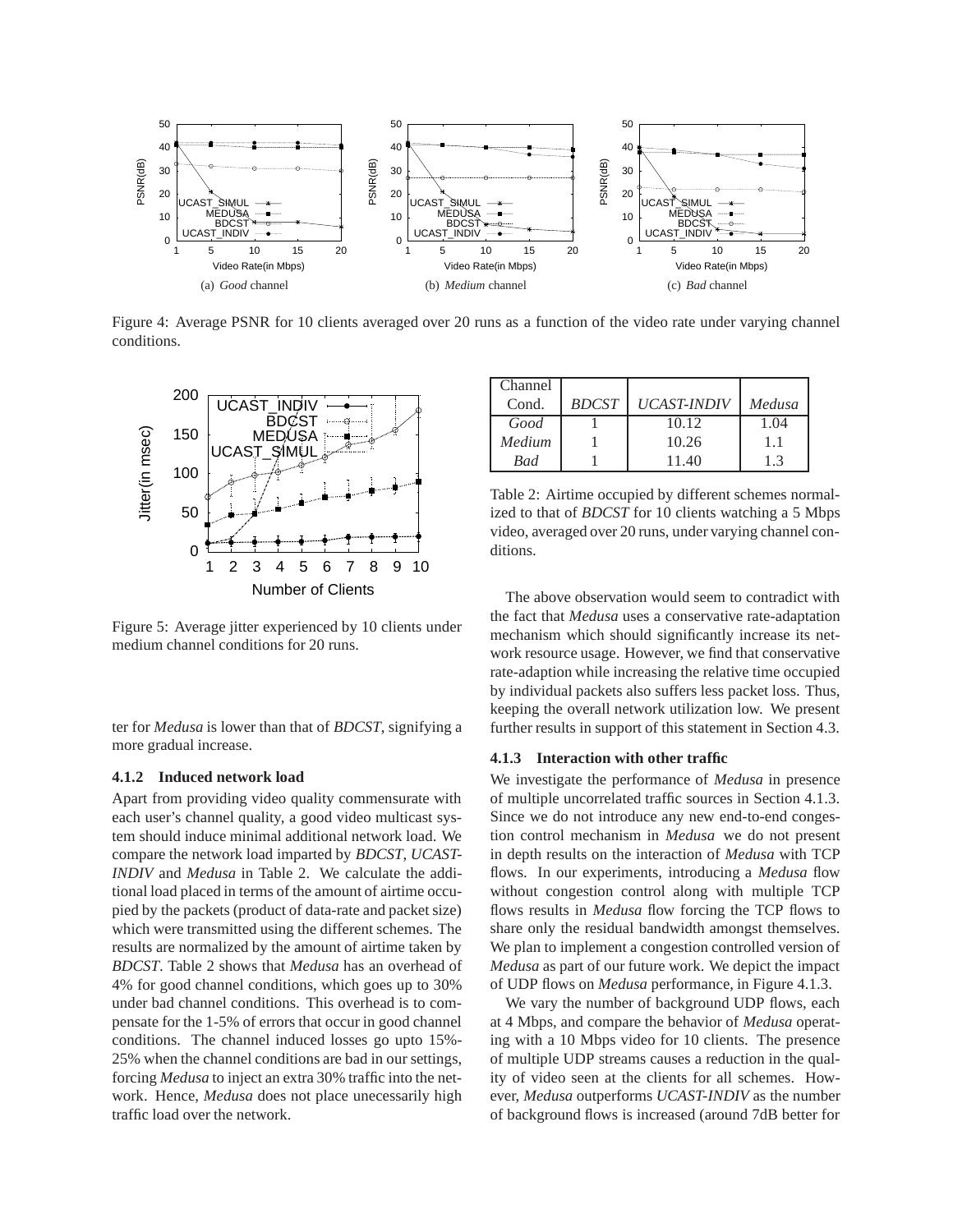

Figure 6: Average PSNR for 10 clients averaged over 20 runs in presence of background UDP flows under medium channel conditions. Video rate is 10 Mbps.

4 background flows). We find that these gains of *Medusa* are mainly due to our intelligent packet (re)-transmission ordering that mitigates the head-of-line blocking problem in *UCAST-INDIV.* We show this explicitly by also introducing a new scheme, called *Medusa*-noORDER, in which the packet re-ordering mechanism of *Medusa* is disabled. The performance of *Medusa*-noORDER is quite similar to that of *UCAST-INDIV.*

# **4.2 Overall performance (unicast)**

To evaluate the performance of *Medusa* in serving multiple unicast video streams, we have increased the number of video flows from one to four in increments of one. We select the client randomly from a pool of 15 clients. Each experiment was run 20 times with a 5 Mbps video stream. There were other uncorrelated background flows (total of 5 Mbps) running during each experiment We plot the results of our observation in Figure 7. In unicast traffic settings, the gains in *Medusa* arrive from content-dependent rate selection, intelligent packet ordering and re-transmissions, as well as network coded re-transmissions. The broadcast advantage is available only for these network-coded re-transmissions, and not for original packets. With unicast video destined to 4 clients, the aggregate load is 20 Mbps, which is quite significant. Under good channel conditions, *Medusa* still delivers an average PSNR of 40 dB, which is very similar to *UCAST-INDIV* and is 9 dB greater than *UCAST-SIMUL.* This gain is even larger (18 dB) under bad channel conditions.

# **4.3 Micro-benchmarks of** *Medusa* **components**

We now evaluate the effect of individual design choices on overall system performance. We look into performance of rate adaptation under diverse channel conditions in Section 4.3.1. The performance of network coded retransmissions is evaluated in Section 4.3.2 and the overall contribution of different components is summarized in Section 4.3.3.

### **4.3.1 Rate adaptation in** *Medusa*

An important aspect of *Medusa* is its ability to adapt the PHY rate based on channel conditions. We investigate the performance of these mechanisms next.

**Impact of conservative base PHY rate adaptation:** We look at the effects of using a conservative rate adaptation algorithm in *Medusa* on the overall system performance. We conduct experiments with a 5 Mbps video rate to 10 clients in good, medium and bad channel conditions. We ran *Medusa* with a conservative ( $err\_thresh = 0.02$ ) and an aggressive ( $err\_thresh = 0.18$ ) rate adaptation algorithm. Here, err thresh signifies the maximum expected error rate which we are willing to tolerate for any PHY rate. We also ran the experiment with *UCAST-INDIV*. All the experiments we repeated for 20 runs. Figure 8(a, b) show the CDF of PHY rates assigned by different schemes under the good and the bad channel conditions. We observe, *Medusa*-conservative assigns lower PHY rates to packets than unicast, while the aggressive algorithm assigns data rates higher than the conservative scheme, but lower than the unicast scheme. To highlight the benefits of conservative rate adaptation, we plot the number of extra bytes transmitted, as a fraction of overall video size, and the PSNR of the resulting video under different channel conditions when using conservative, aggressive and unicast rate adaptation in Figure 8(c). For the *UCAST-INDIV* we plot the number of packets averaged by number of clients present. The following observations can be made from the plot,

- Under good channel conditions, an aggressive as well as a conservative scheme would lead to similar number of packet losses(1%). Under such circumstances, all three schemes offer similar video quality and send similar amount of traffic over the network. From Figure 8(a), we find that around 80% (74%)of packets were transmitted at 24 Mbps or higher rate in *UCAST-INDIV*(*Medusa*-aggressive), in contrast to only 30% form *Medusa*-conservative. Hence, using an aggressive rate adaptation would had been beneficial in this case, as it would lead to network bandwidth conservation.
- For medium and bad loss environments, *Medusa*conservative sends around 20% and 10% packets at 24 Mbps or higher. *UCAST-INDIV* sends about 40% and 11% packets at 24 Mbps of higher. In contrast, *Medusa*-aggressive sends about 60% and 20% of its packets at 24 Mbps or higher. This is because of the slowness of the feedback process which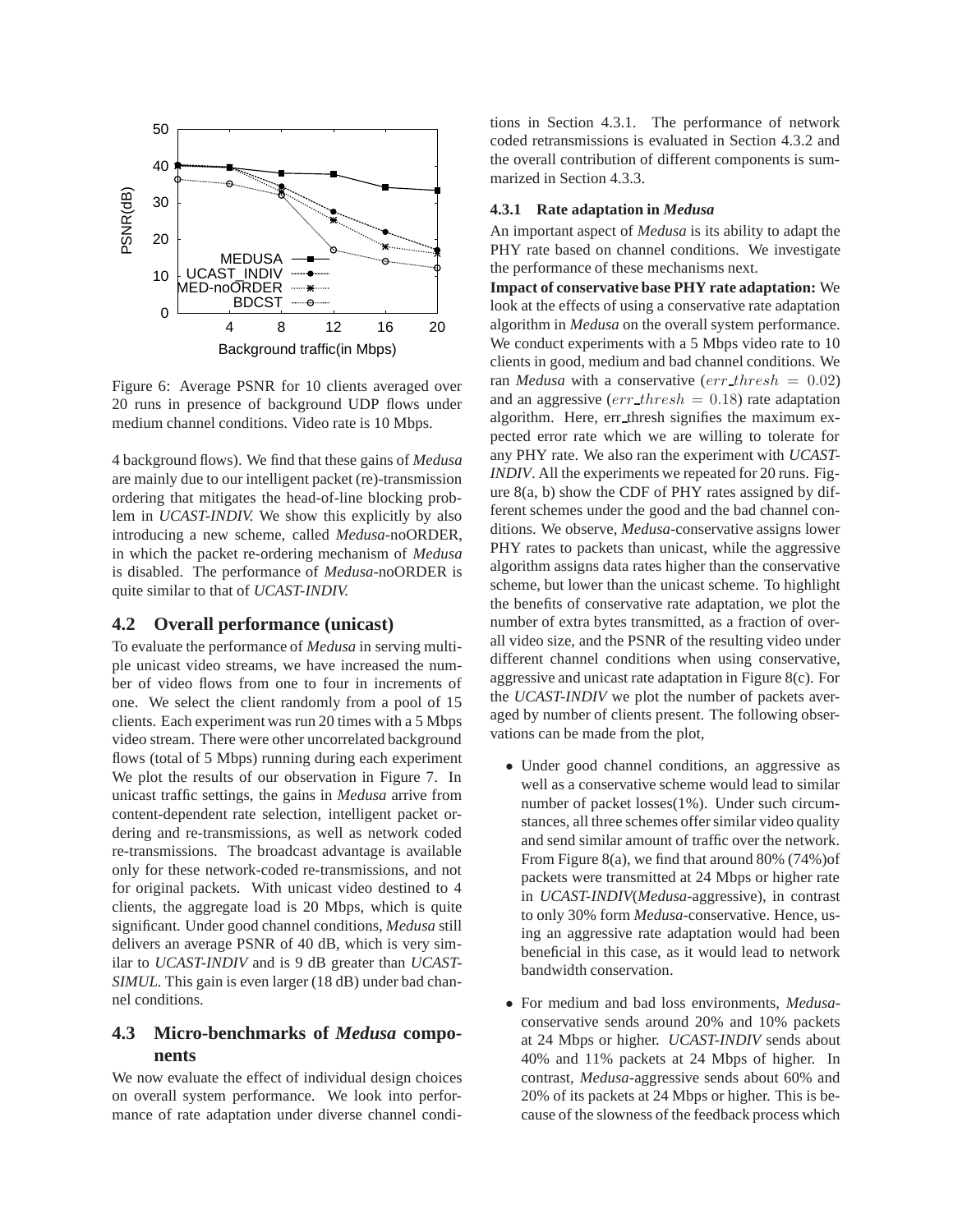

Figure 7: Overall performance of *Medusa* for unicast-only media traffic. Upto 4 clients shown, each requesting a separate media stream with 5 Mbps video rate, under different channel conditions.



Figure 8: CDF of packet rates assigned when transmitting 5 Mbps video to 10 clients in different channel conditions using different rate adaptation mechanisms. The bars in plot (c) shows performance of the schemes in terms of PSNR. The numbers in plot (c), on top of each bar, depict the normalized extra traffic in number of bytes sent by each scheme, relative to *BDCST.*

makes the *Medusa*-aggressive algorithm slow to react to changes in channel conditions. The performance of the *Medusa*-aggressive scheme suffers because of its inability to adapt quickly as shown in Figure 8(c). The number of packets transmitted by the conservative algorithm is around 15% less than *Medusa*-aggressive. This is expected, as the high threshold value ensures that we would make very few errors. The aggressive algorithm also leads to worse video quality(in PSNR) when the network resouces are scarce, precisely because of their inefficient network resource usage. Worsening channel conditions makes the difference in video quality about 6-12 dB(*Medusa*conservative and *UCAST-INDIV* have an advantage over *Medusa*-aggressive).

Thus, except under good channel conditions, keeping a conservative rate leads to better network resource utilization, while the quality is maximized in all conditions by adopting a conservative rate adaptation.

**Impact of mobility on rate adaptation:** To study the effect of mobility and its impact of adaptation mechanisms, we performed targeted mobility experiments, where we repeatedly moved one user between a high-loss and a



Figure 9: Adaptation of different scheme with targeted mobility, for video at 20 Mbps rate.

low-loss location, while all the other clients stayed stationary at the low-loss location. The mobile client moved from the low loss to the high loss location (across a wall) quickly, stayed there for about 4 seconds, and returned. We show the adaptation performance of *Medusa* in comparison to *UCAST-INDIV* and *BDCST* in Figure 9. The *UCAST-INDIV* scheme running its MAC-layer rate adaptation technique adapts the fastest. *Medusa* with its intent of making rate adaptation decisions (of its PHY base rate) slowly, adapts somewhat slower. It takes *Medusa* about 0.4 seconds to adapt to the change in channel condition for the mobile user. This occurs in both cases —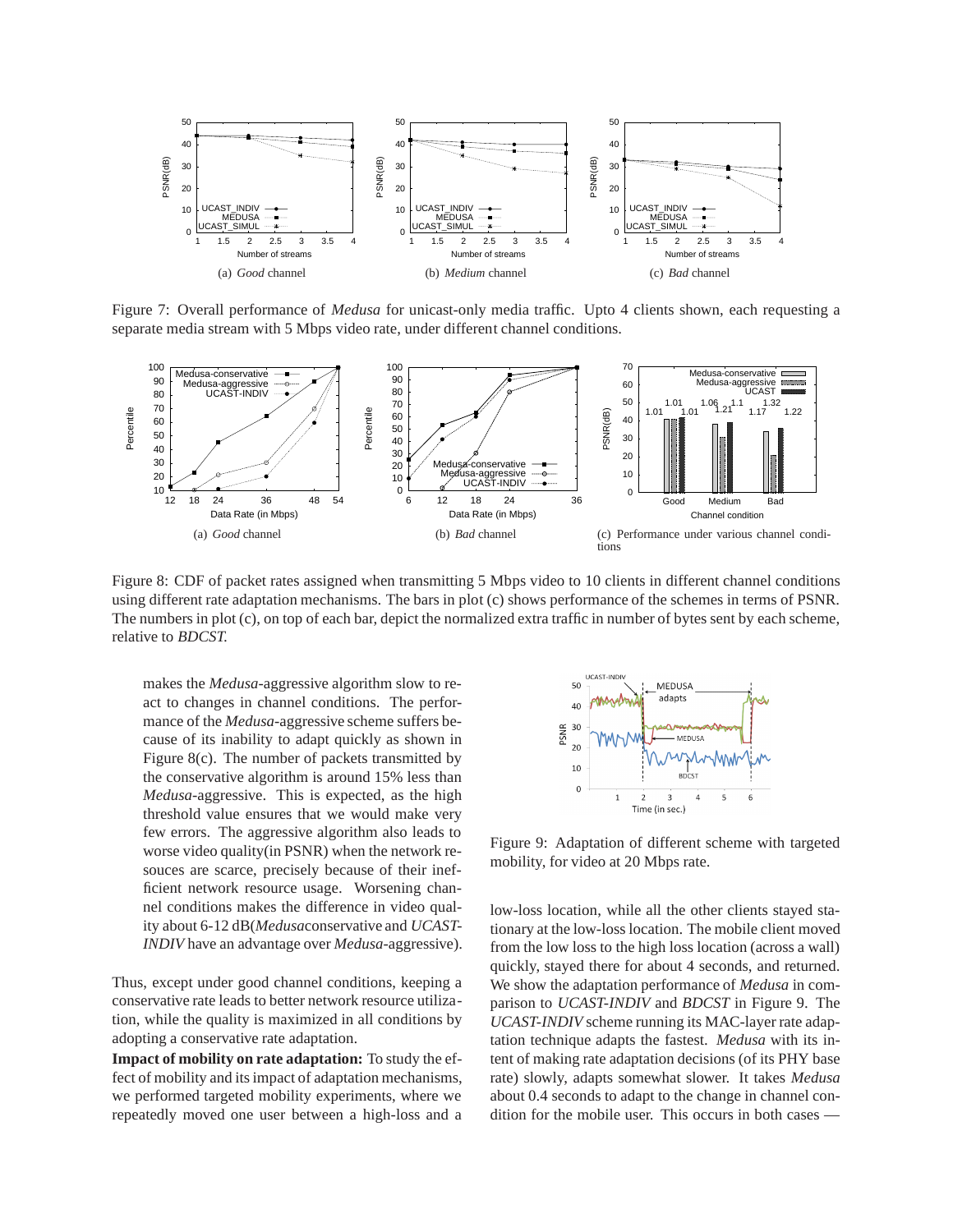when the user moves away from the low loss location, and when it returns to the low loss location. This can be attributed to the higher layer reception reports and slower timescales in which they occur. However, once *Medusa* adapts, it provides the user with the same performance as the *UCAST-INDIV* in this case. The *BDCST* scheme has no adaptation mechanism and does not adapt when the user moves.

**Impact of interference on rate adaptation:** We next study the performance of these schemes under targeted interference from an external 802.11 source, that was a hidden terminal to the *Medusa* clients. Figure 10(a) shows the relative performance of *Medusa*, *UCAST-INDIV*, and *BDCST*, when the video rate was 5 Mbps. The interferer used UDP to download a large file starting at time 2 seconds. The performance impact of this interference is similar to that of mobility. *Medusa* performed similar to *UCAST-INDIV* and much superior to *BDCST*. However, it experienced a slight delay in adapting its rate when compared to *UCAST-INDIV.*

As shown in Figure 10(b), at a video rate of 20 Mbps, a similar effect happens with the hidden terminal interference. However, hidden terminal has a significantly greater interference impact and at this high video rate, the PSNR of both *Medusa* and *UCAST-INDIV* drops. Further, at 20 Mbps and with hidden terminal interference, the performance of *UCAST-INDIV* falls slightly below *Medusa*. Examining this performance of *Medusa* more closely, we see that at time 2.4 seconds, the inflate-deflate algorithm kicks in to help improve performance. The table in Figure 10(c) shows the number of I, P, and B frames that *Medusa* had to discard, inflate, deflate, and their channel occupancy time in the three phases (initial no interference, interference starts, and inflate-deflate starts).

### **4.3.2 Network coded re-transmissions**

We evaluate the benefits of using network coded retransmissions with varying number of clients in the system (Figure 11). Panel (a) figure shows the percentage of all packet transmissions in each case that were actually network coded. As can be seen from the plot with increasing number of clients the number of network coding opportunities increases. Also, we would like to note that the computation overhead is never more than 1% of CPU time in any of our experiments. The actual performance gains from network coding can be seen in Figure 11(b) which indicates the reduction in airtime load that occurred due to network coding opportunities.

Finally, we evaluate the benefits of network coded retransmissions under varying channel conditions. We experiment with 5 clients receiving a 5 Mbps video under good, medium, and bad channel conditions respectively. We report the coding opportunities and the airtime reduc-



Figure 11: Coding opportunities and percentage traffic reduction as a function of number of clients under medium channel condition with 5 Mbps video averaged over 20 runs.

| Chnl. cond.        | Good | Medium | <b>Bad</b> |
|--------------------|------|--------|------------|
| % of coded packets |      |        |            |
| % Airtime load     |      |        |            |
| reduction          |      |        | 13         |

Table 3: Coding opportunities and normalized traffic injected as a function of channel condition for five clients with 5 Mbps video averaged over 20 runs.

tion due to the network coded scheme in Table 3. The table shows that worsening channel condition leads to higher benefits from network coding. This is expected, as the number of packet losses increases as the channel condition becomes bad, this in turn leads to higher number of retransmissions and thus more coding opportunities.

We note that using network coding also leads in improving PSNR with increasing number of clients or worsening channel error conditions. We do not present the results for sake of brevity.

#### **4.3.3 Component contribution**

The *Medusa* system employs content aware rate adaptation, selective retransmissions and transmission (re)ordering to provide quality enhancements over broadcast based media delivery. Figure 12 shows the relative contribution of different design components in *Medusa*, over and above standard WiFi broadcast. In the low-loss and the high-loss environments various mechanisms in *Medusa* (re-transmissions, rate adaptations, ordering, rest – from integration of all the components). provides a nearly 9 and 10 dB improvement in PSNR over plain *BDCST*.

### **5 Related Work**

There has been a significant amount of research in the area of video streaming over wireless networks, both in video and systems community (see [29] for a summary). We comment on the most related pieces in this section.

Dynamic transcoding is a standard technique for enhancing the quality of the streaming video. It involved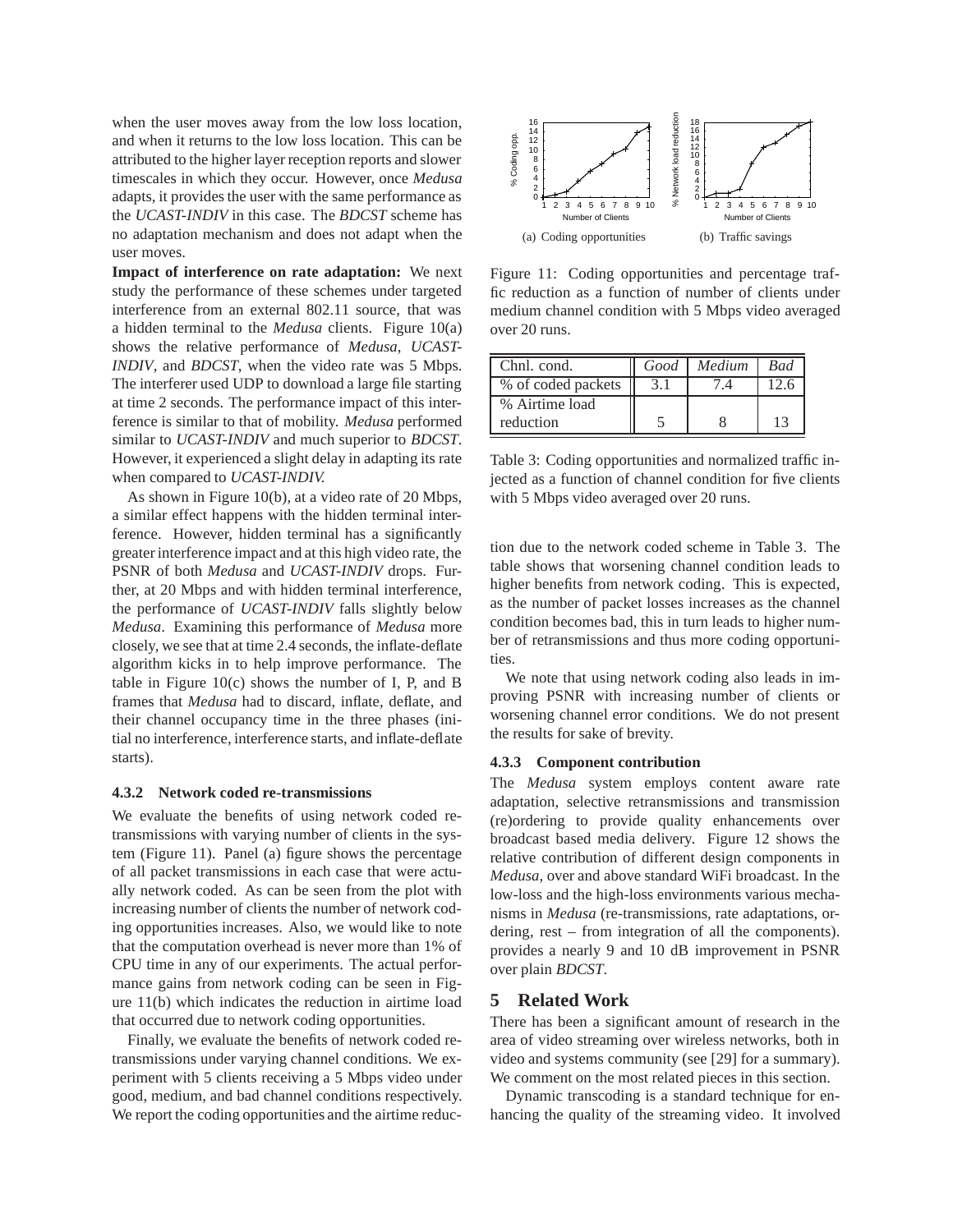

Figure 10: Adaptation of different schemes with external hidden terminal interference with video at 5 and 20 Mbps rate. The table shows the number of I, P, and P frames that were discarded, inflated, deflated, and the channel occupancy time for *Medusa* in the three phases.



Figure 12: Performance breakdown between rate adaptation and retransmission components of *Medusa* system for 10 clients averaged over 10 runs under varying channel conditions.

estimating the bandwidth available in the medium and then change the video rate itself to ensure the best quality video that the channel can support is delivered to the receivers. Chou et.al. [9, 11, 12] in their seminal work propose a rate-distortion optimization technique to adjust the rate of the transmitted video based on channel quality. However, this body of work depends on the wireless hardware to pick the rate at which the video is to be transmitted. A second set of prior work dealing with identifying the optimal video rate as well as the amount of redundancy to be added to the video stream is represented by the [25, 26]. The authors formulate a complex optimization problem for the same and provide heuristic algorithms which show the performance benefits of the designed algorithms. Such FEC based mechanisms are orthogonal to the set of techniques used in our work. In *Medusa* we mostly leverage understanding from such prior work, and tailor our solutions to the needs of WiFibased media delivery and specific issues therein.

Authors in [19] use a scalable video codec and optimally determine the amount of FEC required. This is a representative of a large body of literature in the area. This approach is, however, complementary to ours, as we focus on rate adaptation and re-transmission based techniques for WiFi broadcasts in video delivery systems.

In general wide-area network settings, the OxygenTV project [15,16] has considered performing selective endto-end re-transmissions of packets based on the video frame type, focusing more on unicast video delivery. They propose the SR-RTP protocol for the such selective retransmissions [16]. In contrast, our work explores various wireless link adaptation mechanisms that leverage packet content information.

In [31], authors present a measurement study different application-layer video streaming mechanisms in multihop wireless context. They do not explore interactions between the value of content to applications, and link adaptation mechanisms as we do in this work. In [27], authors present mechanisms to improve the quality of the video while operating in a lossy wireless environment. However they focus on low bit-rate video streams, while our solutions are stylized to deliver HD quality video in WiFi environments.

The authors of [28] present an end-to-end video rate control protocol for mobile media streaming on Internet paths involving wireless links. They implement the control functionalities in the receiver, which is charged with proving feedback to the server. The video server uses this information to change the video codecs used to match the available capacity of the end to end path. The proposed approach is complementary to ours, as we focus on adapting video delivery on the WiFi link, by making link adaptation decisions for WiFi transmitters.

A recent mechanism, SoftCast [17], uses the notion of compressed sensing to create equal priority video packets. This allows users to extract information proportional with their own channel quality. The core of this work focuses on the complementary aspect of compressed sensing. Furthermore, SoftCast also requires changes to the wireless radio hardware (and the PHY layer), while our system makes no changes to the current 802.11 standards.